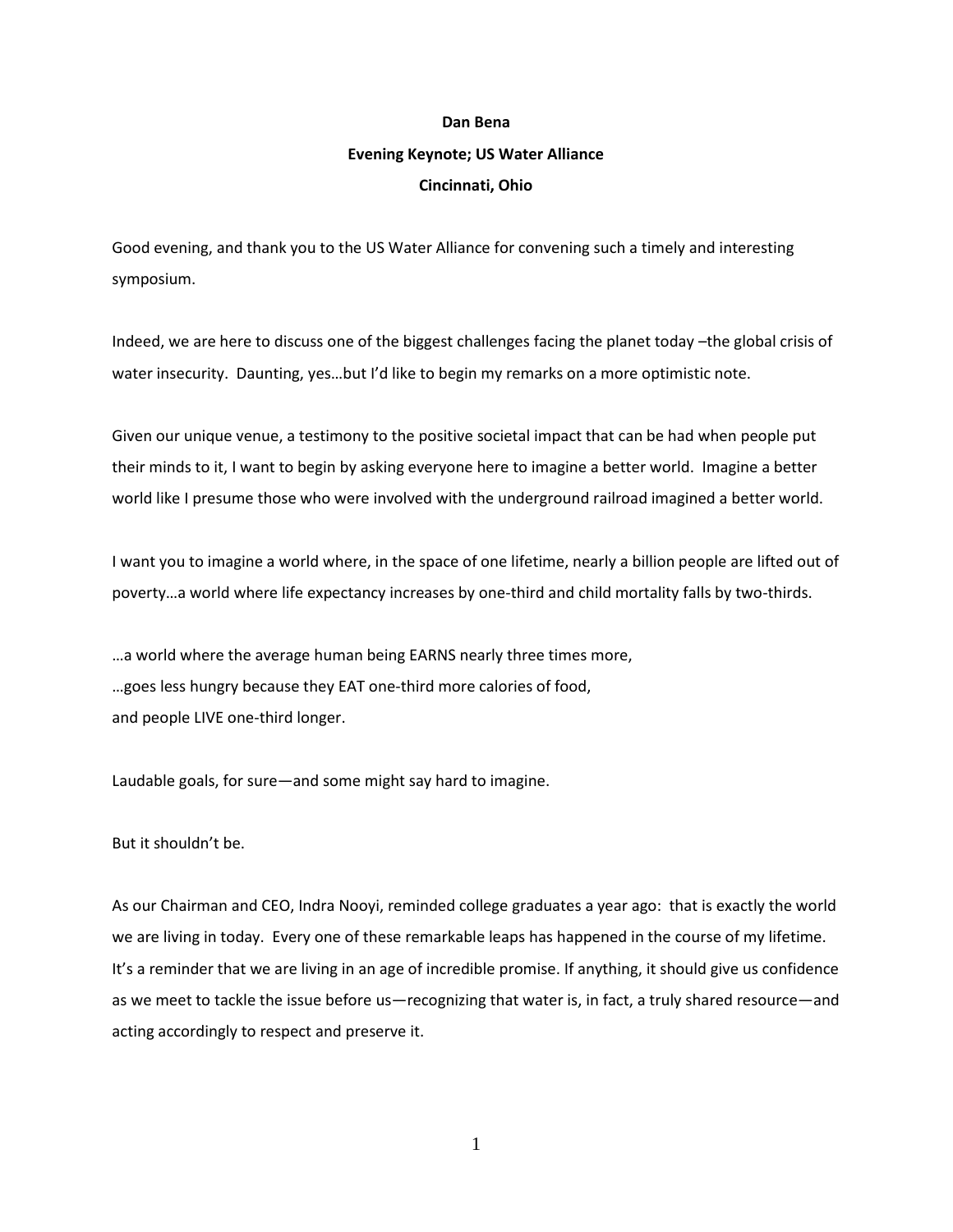As we know, for all of those accomplishments, we still face some of humanity's oldest challenges: hunger, thirst, disease and illiteracy. And at the center of every single challenge is water—ONE WATER.

Nothing else can claim that position.

And it's the intersection between food, water and agriculture that is at the very heart of our water issue today.

We probably all know the numbers—or at least some of them.

Nearly one billion people lack access to clean water—some estimates suggest five times that if we talk about water that would meet USEPA drinking water standards.

Every 20 seconds, a child dies from water-related illness. Every day, women and girls spend 200 million hours collecting water. Every year, 443 million school days are lost to this most basic of needs. And it is only getting worse: the United Nations estimates that if current trends continue, two-thirds of the world's population will not have enough water by 2025.

In some ways, it comes down to a question of basic math.

Consider that just one percent of the world's fresh water is readily accessible for direct human use, and a full 70% of our available water is used in agriculture (as high as 90% in some developing countries). It takes about 200 million liters per second to grow the food for the people we currently have on the planet.

We need to be more efficient—we have an obligation to be more efficient—and more innovative.

Last year, the United Nations found that one-third of all food produced for human consumption is lost or wasted each year. If we waste a third of that food, it also means we are wasting about 66 million liters of water *per second* – every minute of every hour of every day.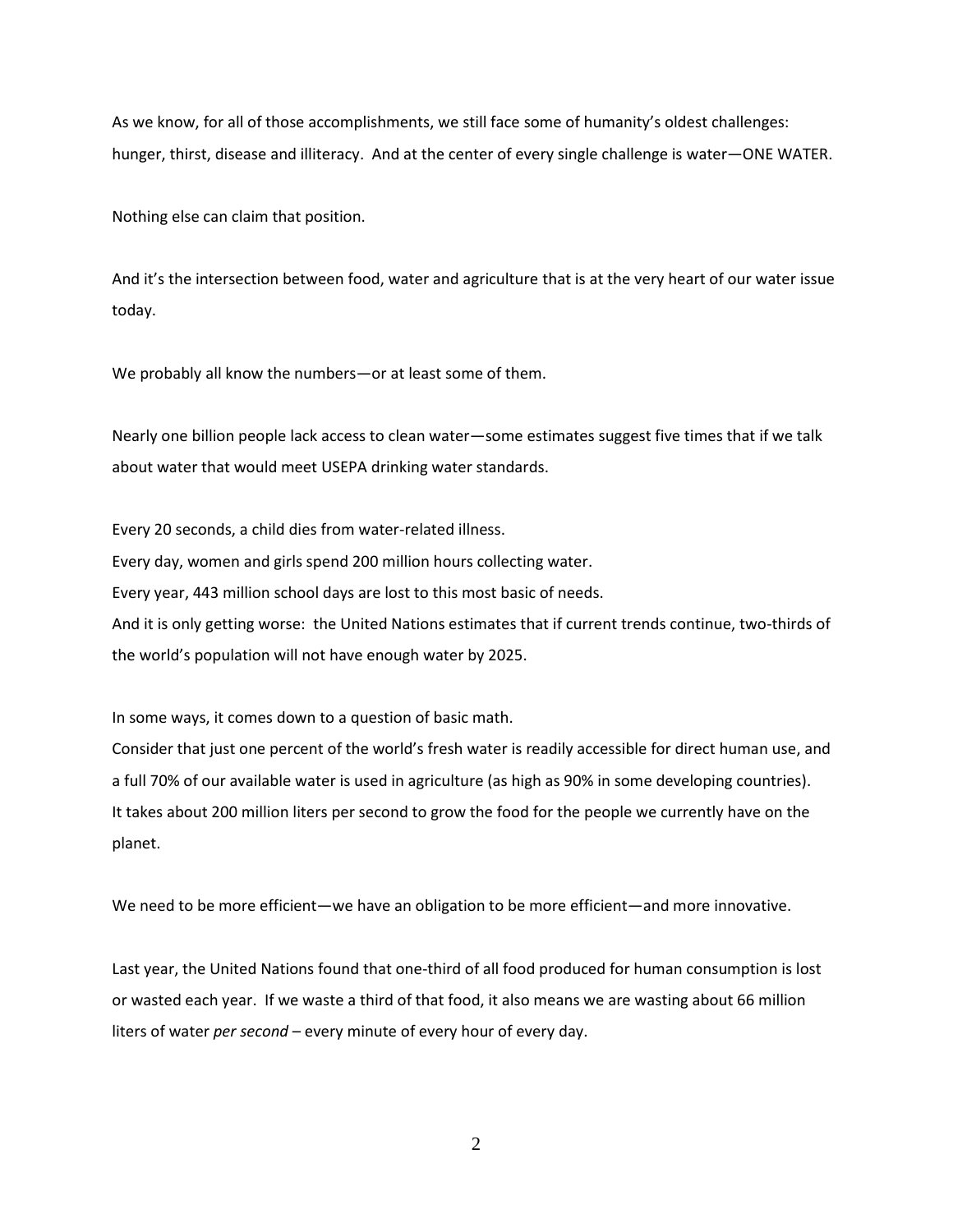And talk about a "burning platform": by 2050, the world is expected to add another two billion people. We have to grow as much food over the next 40 years as the world has produced over the past 8,000 years.

We have to do it at a time when climate change is causing more flooding and more droughts; and when billions of more prosperous people are demanding more protein in their diets—which drives up food prices, and uses much more water.

It is a monumental task. But again, who 40 years ago would have believed that China and India would have the fastest-growing middle classes in the world, or that we'd all live a third longer? We need to be just as creative now. At PepsiCo, we believe that what our planet needs today is a Force Multiplier—something that will enable us to grow more food—better yet, more nutritious food--with fewer acres and fewer liters of water—and we need to do it in less time.

Somehow, we have to find a way to make  $1+1=6$ .

The only multiplier effect that is capable of producing those kinds of results is a word that literally means, "creating a whole greater than the sum of its parts": collaboration.

We have to find a way to bring the public sector, the private sector, NGOs, academia, and individual citizens together to fight water insecurity and feed nine billion people.

We need to truly recognize the concept of "one water"—not just talk about it because it makes for a pithy elevator speech—or because it looks good on a website!

We need to LIVE the concept of one water.

We need to bring together water users, and water sellers, and water processors…water academics, and water policy makers…we need to come to the reality that only through innovative collaboration will there be lasting change.

We need to recognize the challenges of things like urban water sustainability.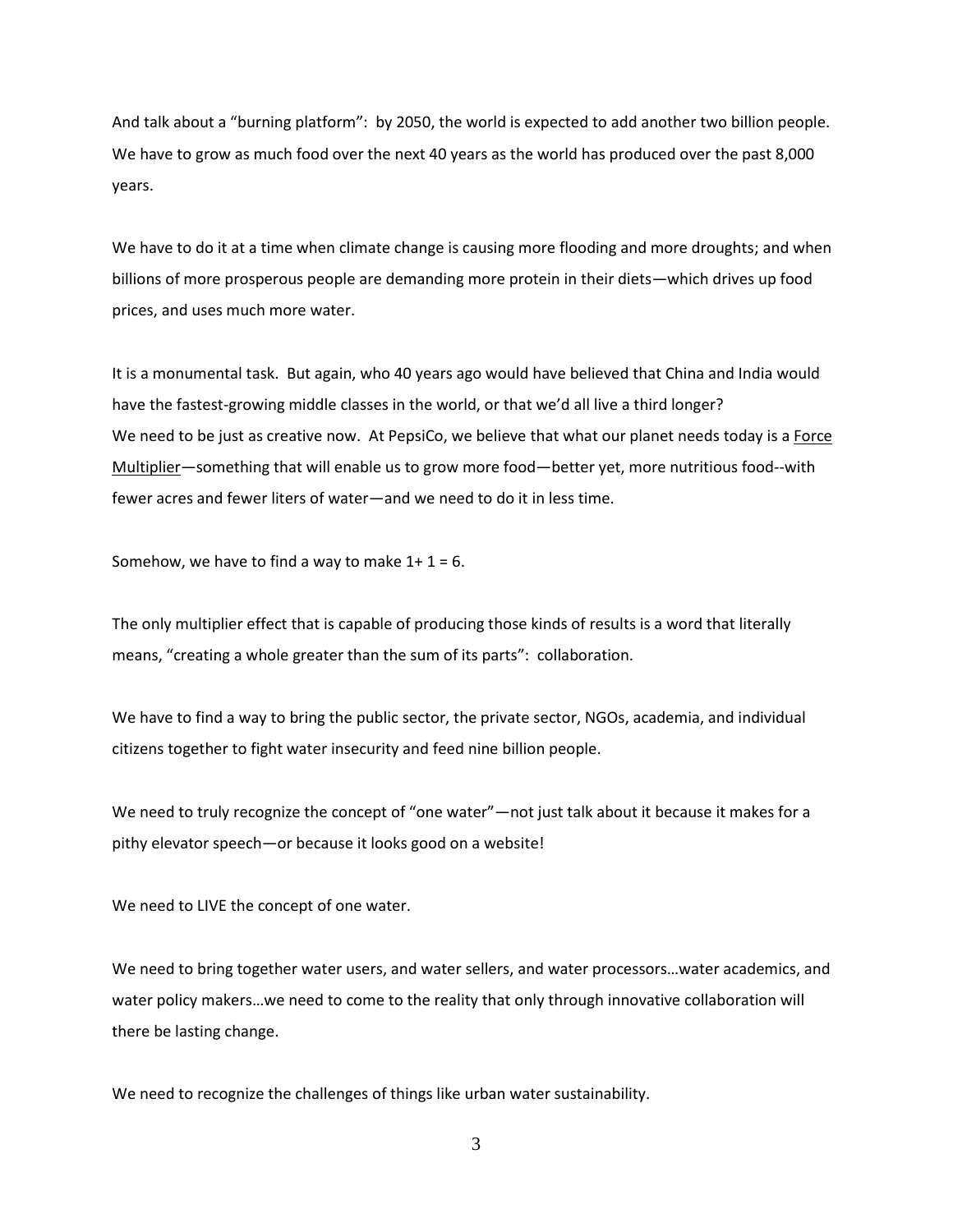How do we grapple with the accurate valuation of water? How do we assure sustainable maintenance of existing and new water infrastructure? How do we manage population growth and population shifts, as people migrate to areas where infrastructure is not capable of supporting growth? How do we balance limited resources with the on-going need for social and economic development? And how do we advocate for policies that are not subject to election cycles—but, rather have the foundation to help assure long-term commitment and success?

Tough questions, and I certainly don't have all the answers. No one does. But together we need to find them.

What does industry bring to the table? The key ingredient: human capital. It is experience and knowledge—our ability to invent locally-relevant technology; to manage projects; to set budgets and deploy resources; to set goals and benchmarks and meets them.

Where does PepsiCo enter the equation? You probably know us as a food and beverage company—and that's true. But we are also one of the largest agricultural companies in the world!

Every product we make depends on agricultural raw materials. PepsiCo grows or sources more than four million tons of potatoes for our Frito-Lay brand; three million tons of oranges and other fruits and vegetables for our Tropicana, Naked Juice and SoBe brands; and 600,000 tons of oats for our Quaker brands. We have agricultural operations in more than 30 countries worldwide.

Efficient and effective management of water, land, energy and other resources isn't just important to our business or good for our business – it is our business. As a company that generates about half of its more than \$65 billion in sales from outside the U.S., water is a constant concern.

As I stand here today, nearly 50 percent of our manufacturing facilities suffer some form of water stress today. We use just over a billion liters of water each year—and that is only in our direct operations many times more than that if we include our supply chain water use.

And let's be clear--this is NOT just a crisis of the developing world.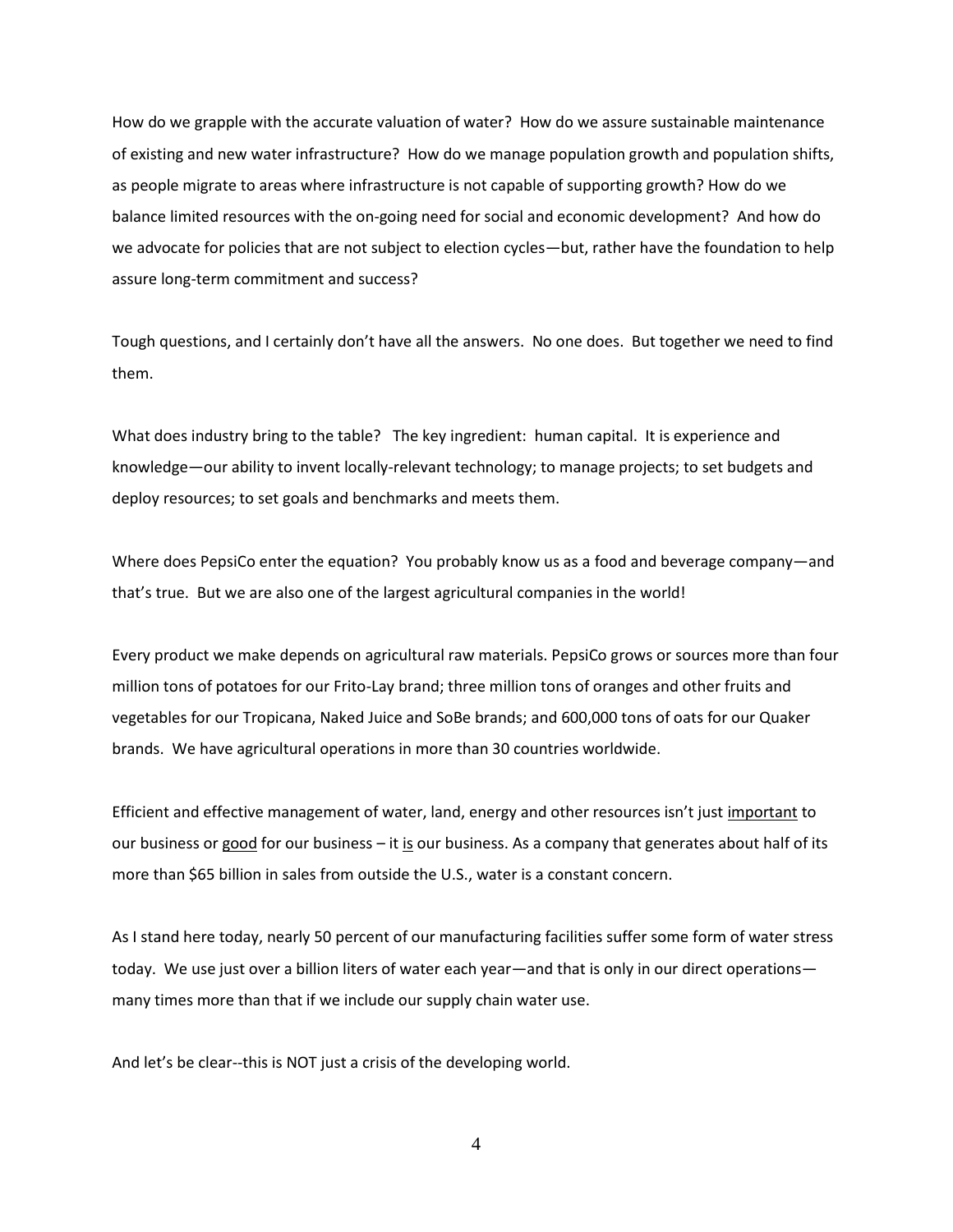Let me share excerpts from Undersecretary of State, Maria Otero, in a speech she gave in May of this year. The context was the Intelligence Community Assessment on Global Water Security released by the National Intelligence Council. The report reinforces the view that water is not just a human health issue, not just an economic development or environmental issue, but also a security issue.

In her speech, she referred to Secretary of State Clinton's five imperatives for the United States to successfully address water security:

First, build and strengthen institutional and human capacity at the local, national and regional levels. Countries and communities must take the lead in securing their own water futures. We need to help build their capacity so they can deliver.

This includes building support for and strengthening regional mechanisms for advancing cooperation on shared waters. We are already active in many basins throughout the world – from the Nile to the Mekong – supporting riparian country efforts.

Second, increase and better coordinate our diplomatic efforts. We need to work to raise international awareness; to encourage developing countries to prioritize water and sanitation in national plans and budgets; and to integrate water into global food security, health, and climate change initiatives.

Third, mobilize financial support. We need to work to mobilize resources within countries towards water and sanitation infrastructure by strengthening local capital markets, providing credit enhancements, and exploring other avenues for support.

Fourth, promote science and technology. There is no silver bullet. That said, science and technology can have a huge impact. We need to work harder to incentivize the development of technologies that can make a difference at scale and to share U.S. expertise and knowledge with the rest of the world.

And finally fifth, build and sustain partnerships. We cannot solve this problem on our own.

So, it's easy to stand here and proselytize, but what is PepsiCo doing that gives us at least some permission to engage in this global dialog?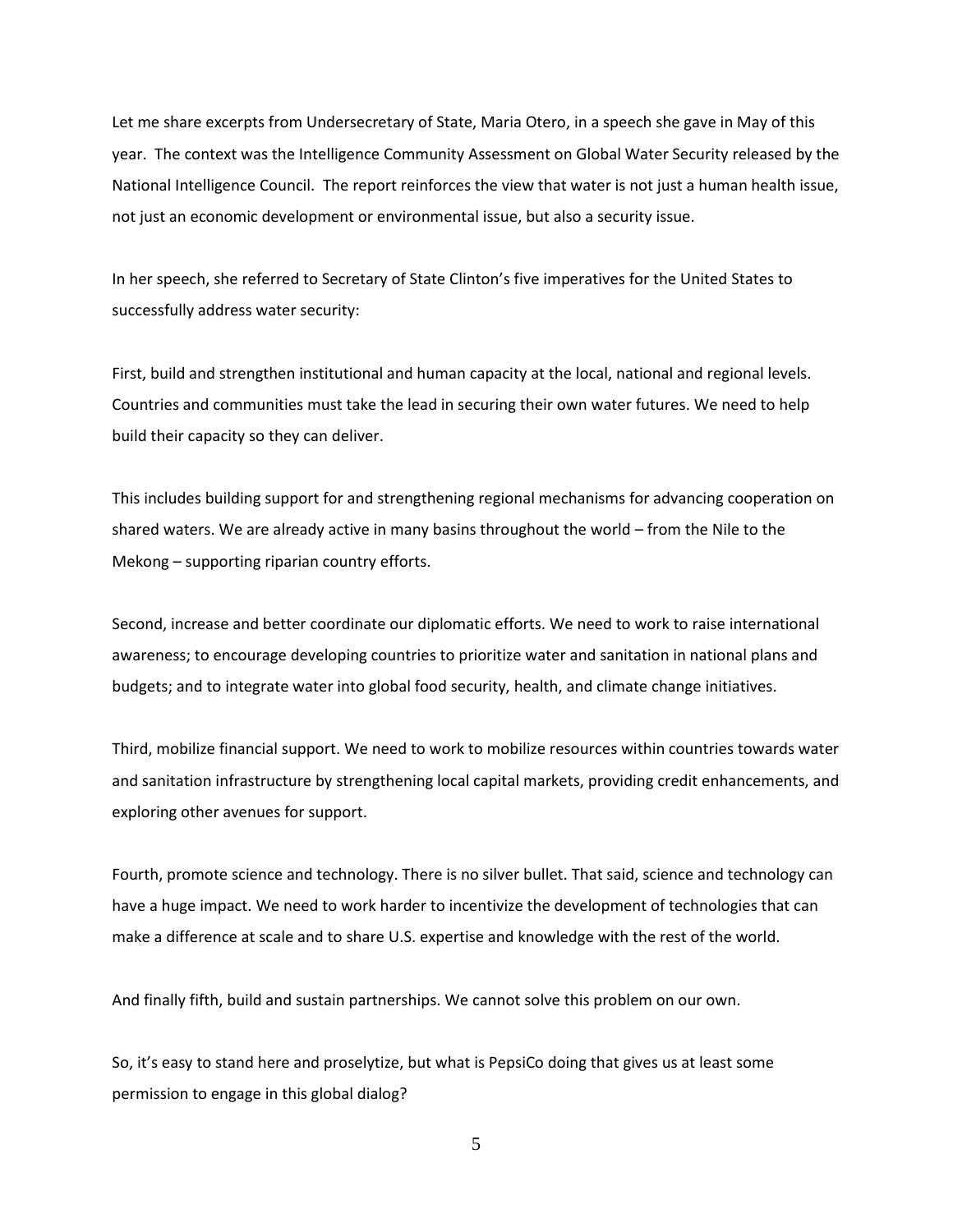Water stewardship is fundamental to our Performance with Purpose mission: our belief that what is good for business and good for the world can be the same thing. We take an integrated approach across a spectrum that includes conservation in our direct operations, supply chain and watersheds; provision of safe water to communities in the most need; and advocacy to help find lasting solutions to the crises we face—with terrific partners, like the US Water Alliance.

Simply put, we are doing more and using less.

Across our manufacturing operations, we have improved water by 21 percent since 2006. And in fact, we originally planned to reach this target in 2015 – but we did it last year, 4 years early. We won the Stockholm Industry Water Award last month, and were proud to win the US Water Prize from this Alliance earlier this year, based largely on the successes of our "near net zero" plant in Casa Grande, Arizona, which is using MBR and other technology to reuse nearly 80% of the incoming water—and getting over two-thirds of its energy from renewable sources—and sending less than 1% of its waste to landfill.

We also understand that there would be no business without the communities we serve, so we have set a goal of providing access to safe water to three million people by the end of 2015.

Years ago, we had some water trouble at one plant in India which made international headlines. Claims of "water thievery" severely threatened our social license to operate. This license to operate can just as easily be threatened in Atlanta as is can be in Andra Pradesh. In Jolliet as easily as in Johannesburg.

That experience in India renewed our commitment to be part of the solution, and underscored the critical need for collaboration—to take the perspective of all stakeholders into account.

We made a bold commitment in India: that we would achieve positive water balance, to replenish more than we consume.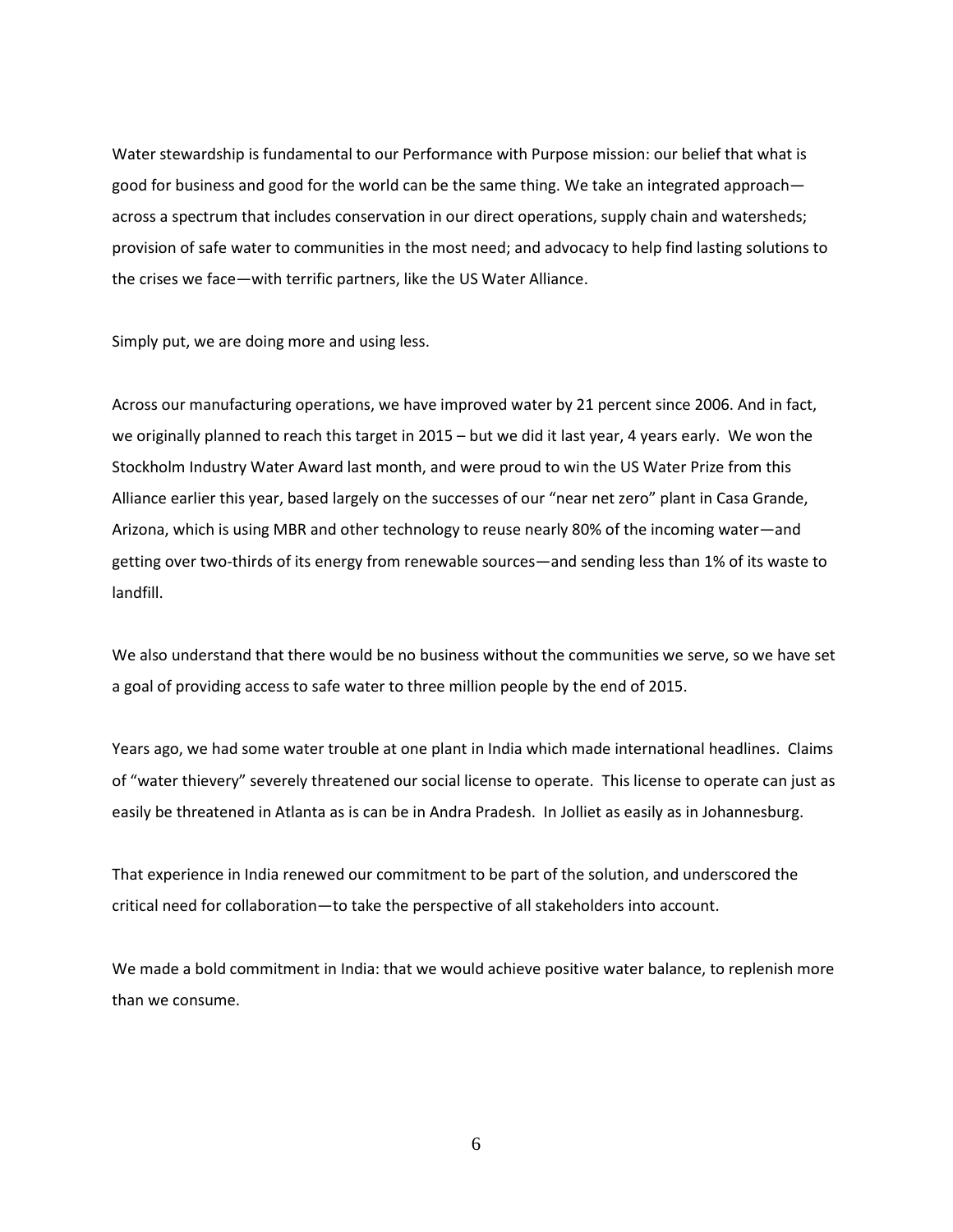We focused our efforts on the demand side: helping farmers and communities grow crops more efficiency and more abundantly. We innovated a process called "direct seeding," which allows us to grow a staple food crop—rice—with 30 percent less water and reduce greenhouse gases by 70 percent.

We worked to create a low-cost device that measures the soil's moisture content, enabling farmers in India to reduce water use by 20 percent over more traditional irrigation methods. We are now expanding this to potato farmers.

I'm proud to say: we were able to achieve our goal of positive water balance in India for the last three years in a row! And we are now looking to adapt and adopt this model across other geographies.

The key is partnerships: from the Columbia University Earth Institute to Water.org to the Safe Water Network to the Inter-American Development Bank, we are working in partnership to provide the fundamental building blocks for a healthy community—while growing the future consumers of PepsiCo.

Sometimes, it even means working with competitors—since many aspects of this crisis are precompetitive. Along with 12 other companies and organizations, we joined forces with other food and beverage companies at the World Economic Forum and International Finance Corporation to launch the 2030 Water Resources Group, or WRG.

The overarching goal of WRG is to work with governments—collaboratively and at their invitation—to together close the estimated gap of 40% between water supply and demand over the next 20 years. It allows us to share ideas and deploy best practices, at the invitation of governments, in regions where unique approaches like direct seeding make sense.

The idea that no single entity can solve the crises of the magnitude of those we face alone is precisely why organizations like the US Water Alliance are so very critical to sustainable success.

As we think about this Conference, but more broadly the vision for your respective organizations-- I would ask all of you: who can you form unique partnerships with?

Which organizations could you collaborate with to make a real difference?